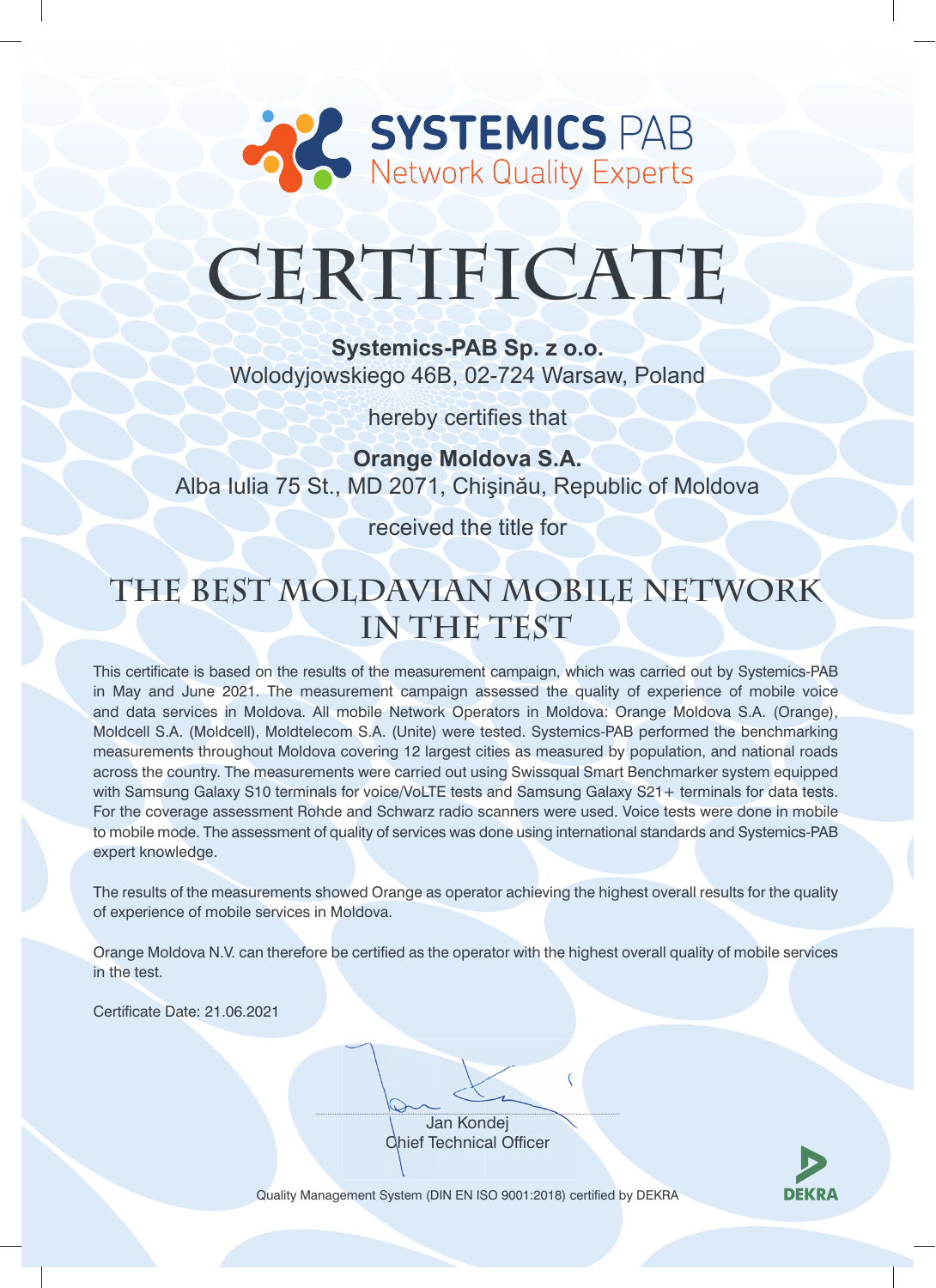

#### Test Route

The periodic drive tests of mobile networks play the vital role in maintaining the highest standards of the telecommunication services quality and customer experience when using the network. It allows to assess the situation in the market and is one of the tools for stimulating competitiveness.

As a part of DSBO project Systemics-PAB delivered extensive benchmarking campaign to measure the quality of mobile telecommunication services offered by mobile networks operators in Moldova across the country.

The benchmarking measurements took place between May  $25<sup>th</sup>$  and June  $8<sup>th</sup>$  of 2021 and covered representative areas of cities and roads in Moldova. The total distance covered by each of the 2 drive test cars used was over 5500 km. Measurements took close to 90 hours delivering ~2700 voice service tests and ~1600 for each of data services tests. All the tests were conducted using SwissQual (Rohde & Schwarz Group) benchmarking solution installed in the roof boxes of the measurement cars.



|                              | <b>Voice/VOLTE testing</b>                                                                                                                                                                                            | <b>Data testing</b>                                                                                                                                                                                              |
|------------------------------|-----------------------------------------------------------------------------------------------------------------------------------------------------------------------------------------------------------------------|------------------------------------------------------------------------------------------------------------------------------------------------------------------------------------------------------------------|
| <b>Device</b>                | Samsung Galaxy S10 (SM-G973FDS)<br>LTE / HSPA+ DC / HSUPA 5.76<br>attenuation - 7dB                                                                                                                                   | Samsung Galaxy S21+ (SM-G996B)<br>LTE / HSPA+ DC / HSUPA 5.76<br>(5G capable)<br>attenuation - 7dB                                                                                                               |
| <b>Test Cases</b>            | Mobile-to-Mobile<br><b>Best available Voice technology:</b><br>115 sec call window<br>85 sec call duration<br>15 sec call setup time out<br>HTTP Transfer 100kB Data traffic<br>injection<br>(1 test per call window) | Data 4G preferred:<br>APN with default IPv4/IPv6 settings<br>HTTP UL and DL stress test 7s<br>HTTP 5MB UL and 10MB DL fixed file<br>transfer<br>Live Web Browsing 8 pages<br>(http & https)<br>YouTube Streaming |
| <b>Tests and Route Types</b> | 100% Drive test<br>Big Cities, Small Cities and Connecting Roads                                                                                                                                                      |                                                                                                                                                                                                                  |

#### Measurement Setup

\* attenuation inserted to simulate usage conditions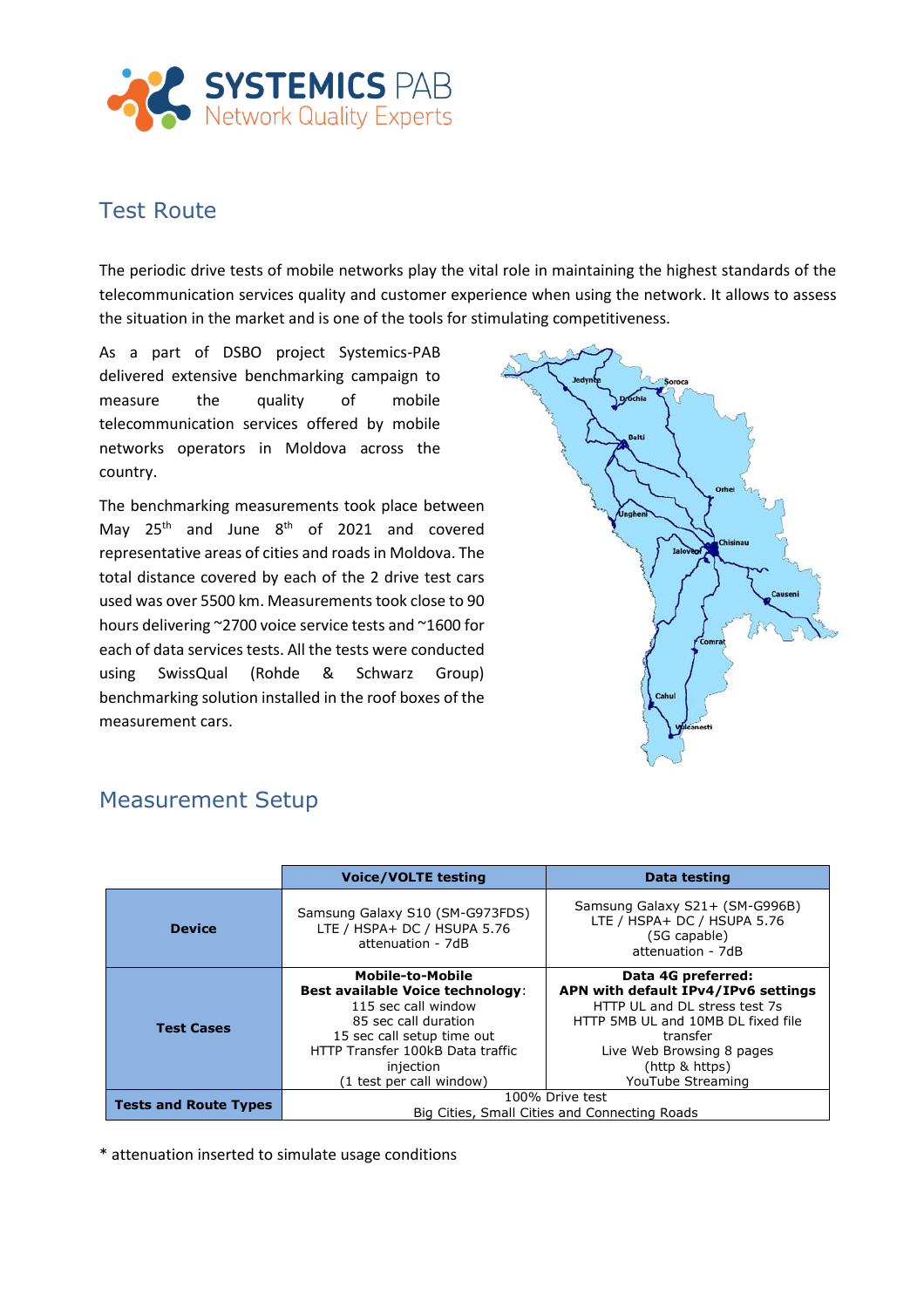

#### Scoring Methodology

The quality assessment and the comparison between operators was prepared using the ETSI Technical Report 103559 Annex B approach. The Report was developed and published in August 2019. It fulfils market needs for open and "standardized" countrywide mobile network benchmarking and scoring. TR103599 provides for results which are transparent about how the actual scoring has been achieved including methods and underlying assumptions.

The document discusses the construction and methods of such a countrywide measurement campaign, with respect to the area and population to be covered, the collection and aggregation of the test results and the weighting of the various aspects tested. The experienced quality of service varies over time so that the individual score of a particular throughput cannot be fixed once and for all. In order to reflect 5G implementation values for data KPIs, thresholds were adopted and bigger files were used for emulation of receiving/sending attachments (fixed size file DL/UL test).

The basic philosophy of the scoring is driven by the customer's experience with the network and service quality. In assessing the overall performance and overall score of each mobile network, 2 main categories of services (with subcategories) have been evaluated:

- Voice services, affecting 40% of the overall score
- Data services, affecting 60% of the overall score and consisting of following tests:
	- Fixed Size File DL
	- Fixed Size File UL
	- Fixed Duration File DL
	- Fixed Duration File UL
	- Web Browsing
	- YouTube streaming

### Additional assumptions

The test area was designed to cover cities and connecting roads (with villages along roads) that constitute around 50% of the Moldavian population.

In order to keep the fairness of testing methodology all the operators in the benchmark were tested using the same measurement terminal type supporting functionalities offered by networks to achieve the best performance. The selection of measurement terminals models for data and voice tests also took into account the stability of the terminal itself as well as availability of the appropriate firmware version to support VoLTE and high data throughputs. The quality of services was not limited by SIM cards used in the project. Commercial tariffs were used.

The selection of web pages to be tested was done based on Alexa rank of most popular web destinations in Moldova which are accessible for drive testing (automated test by robots).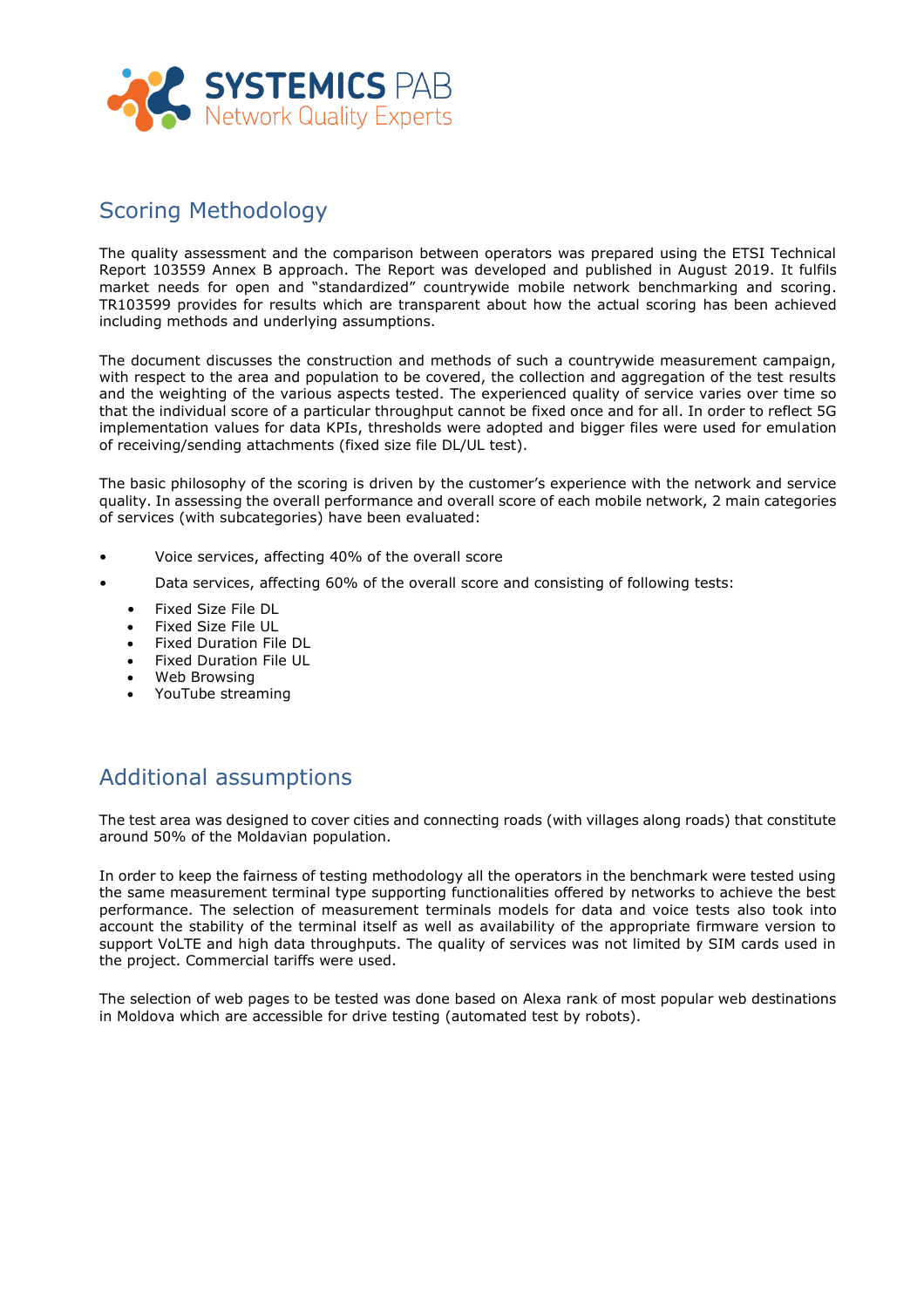

#### Scoring Results

With applied scoring methodology the highest number of points in overall scoring was achieved by Orange and was equal to 856,3 out of 1000 of maximum achievable. The other operators scored 778,8 and 740,4 points. Orange got the best score in both voice and data tests.



#### scoring results [points]

Orange achieved the highest overall score due to the best quality of services in all measured aggregations, in Large Cities, Small Cities and on Roads.



In case of voice services Orange is being ahead especially due to implementation of VoLTE. Close to 90% of conducted voice connections were offered with VoLTE. There is a noticeable scoring difference between Orange and other two operators for data services testing.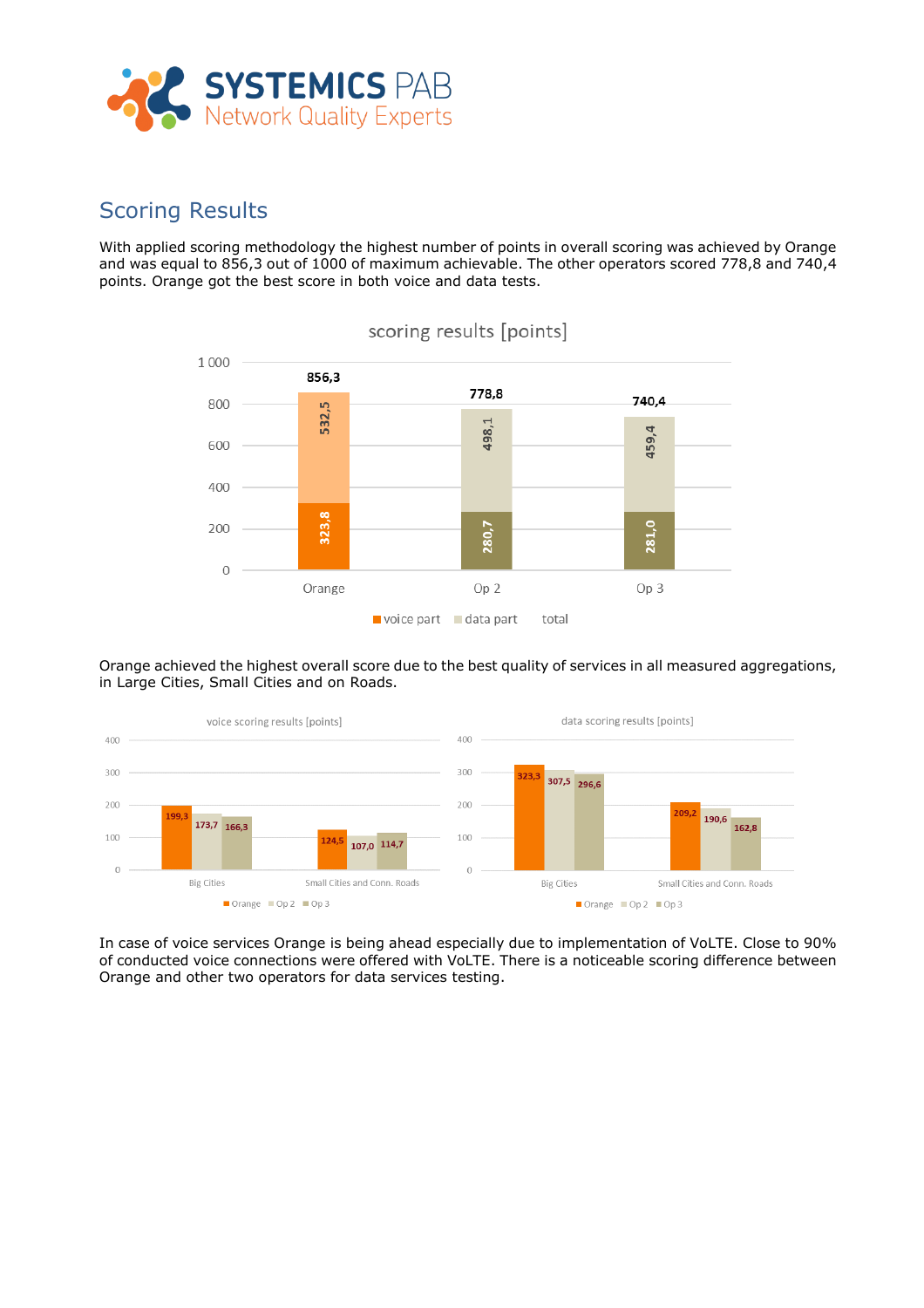

10MB file download test [points] 5MB file upload test [points] 100 100 80 80 60 60 40 40  $42,9$  $42,4$  $40,8$  $41,0$  $20$  $\overline{20}$ 26,9  $25,4$  $24,2$  20,5  $\overline{0}$ Big Citie: Small Cities and Conn. Roads **Big Cities** Small Cities and Conn. Roads Orange Op 2 Op 3 Orange Op 2 Op 3 YouTube streaming [points] web browsing [points]  $100$ 100 80 80 69,7 60 60 69.0 67.7  $67.2$  $40$ 40 45.3 41,6 38.8 35,9 20 20  $\overline{0}$  $\Omega$ **Big Cities** Small Cities and Conn. Roads Small Cities and Conn. Roads **Big Cities** Orange Op 2 Op 3 Orange Op 2 Op 3

The comparison of the scoring results for selected tests for big cities and other areas is presented on charts below.

#### Tests Results in Details

All operators achieved reasonable results for voice services availability and stability represented by percentage of qualified calls. There is still room for improvement as none of the operators reached 99% for Big Cities and 97% for Small Cities and Roads. Orange is the only operator offering VoLTE which is reflected in speech quality and call setup time. These two KPIs could also be improved with wider use of VoLTE and implementation of better speech codecs like EVS. The worst voice service was offered by Op2 where speech quality is poor and call setup time much longer than in the best network. Surprisingly Op2 is on same level for voice services availability and stability as the other two operators.





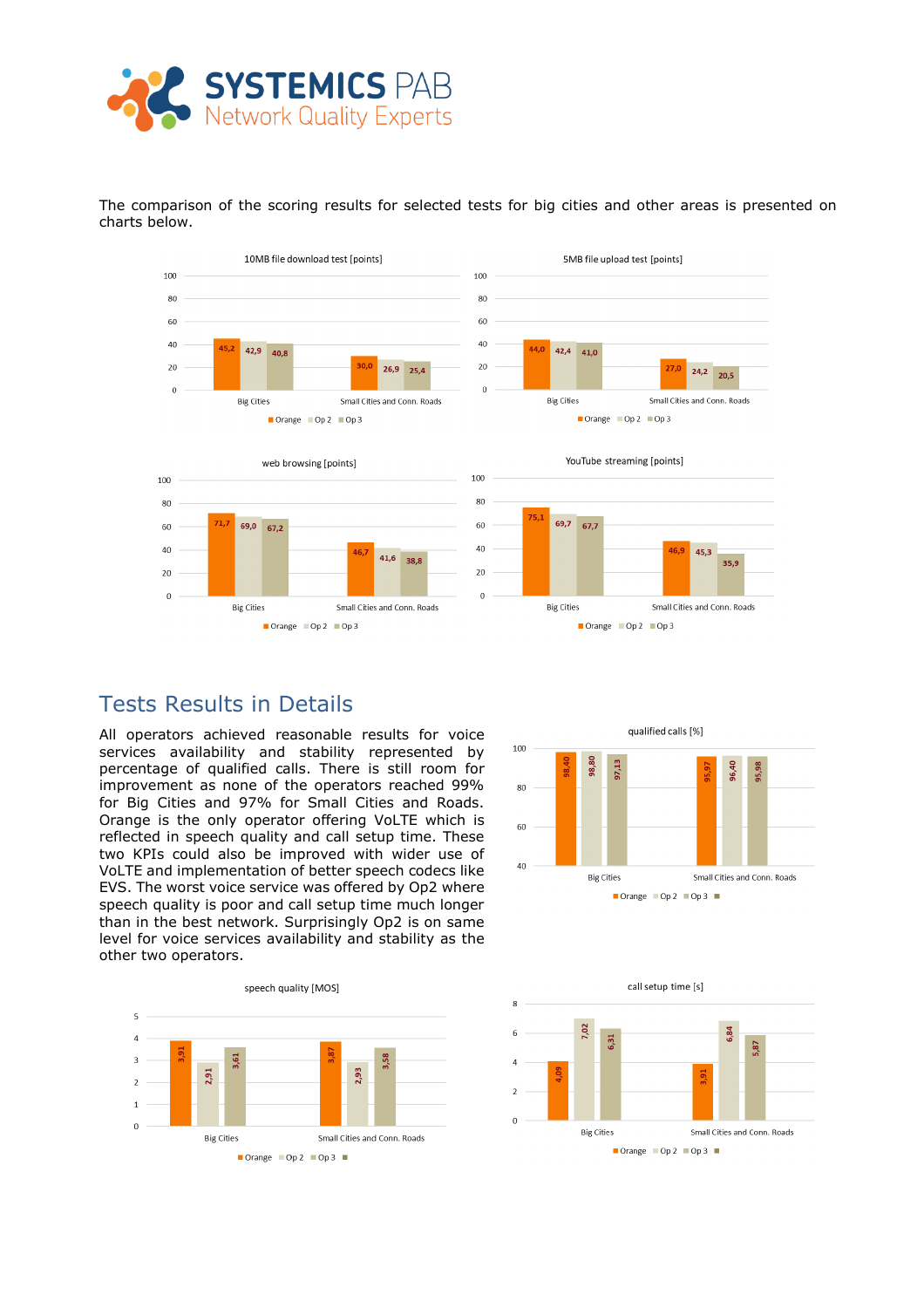









Orange DL throughput performance is significantly ahead of the competition. Compared with 2020 benchmark, increases in Orange throughput are observed, due to extension of 4G capacity by massive LTE CA deployment. The usage of CA increased from 58% to 61% and pure VoLTE connections reached 98%. Orange uses 3 carrier aggregation in Chisinau, Drochia and Vulcanesti while Op2 in Chisinau and Balti. In Op3 network maximum 2 carrier aggregation is in use.

Orange presents the highest LTE DL Bandwidth (average ~32MHz) thanks to highest CA usage and 20MHz in L800. Op2 follows with average BW ~26MHz using 10MHz in L800, 20MHz in L1800/L2600 and 5MHz in L2100. Op3 behind competitors with average BW ~21MHz using 2x L1800 carriers (20MHz and 5MHz)

In the case of Uplink throughput, Orange and Op3 are on par in Small Cities, Orange is best on Connecting Roads but Op3 leads in Big cities. Orange and Op3 have higher uplink bandwidth than Op3 which is visible in cities. There is no UL carrier aggregation in use in Moldova.

Orange achieved shortest average session time among all operators for 10MB file download in all area types. For connecting roads, Op3 shows very long sessions times. In cities the session times of Op2 and Op3 are well behind Orange.

The data throughput for 10% of best tests in Orange network was best and reaching 130Mbps for DL and 44Mbps for UL tests.

Orange also achieves the shortest session times among all operators for the 5MB file upload. The average session time of Op3 on connecting roads is few times longer than competition.

Almost all operators demonstrate very similar DL/UL reliability except Op2/Op3 with low UL reliability on connection roads.